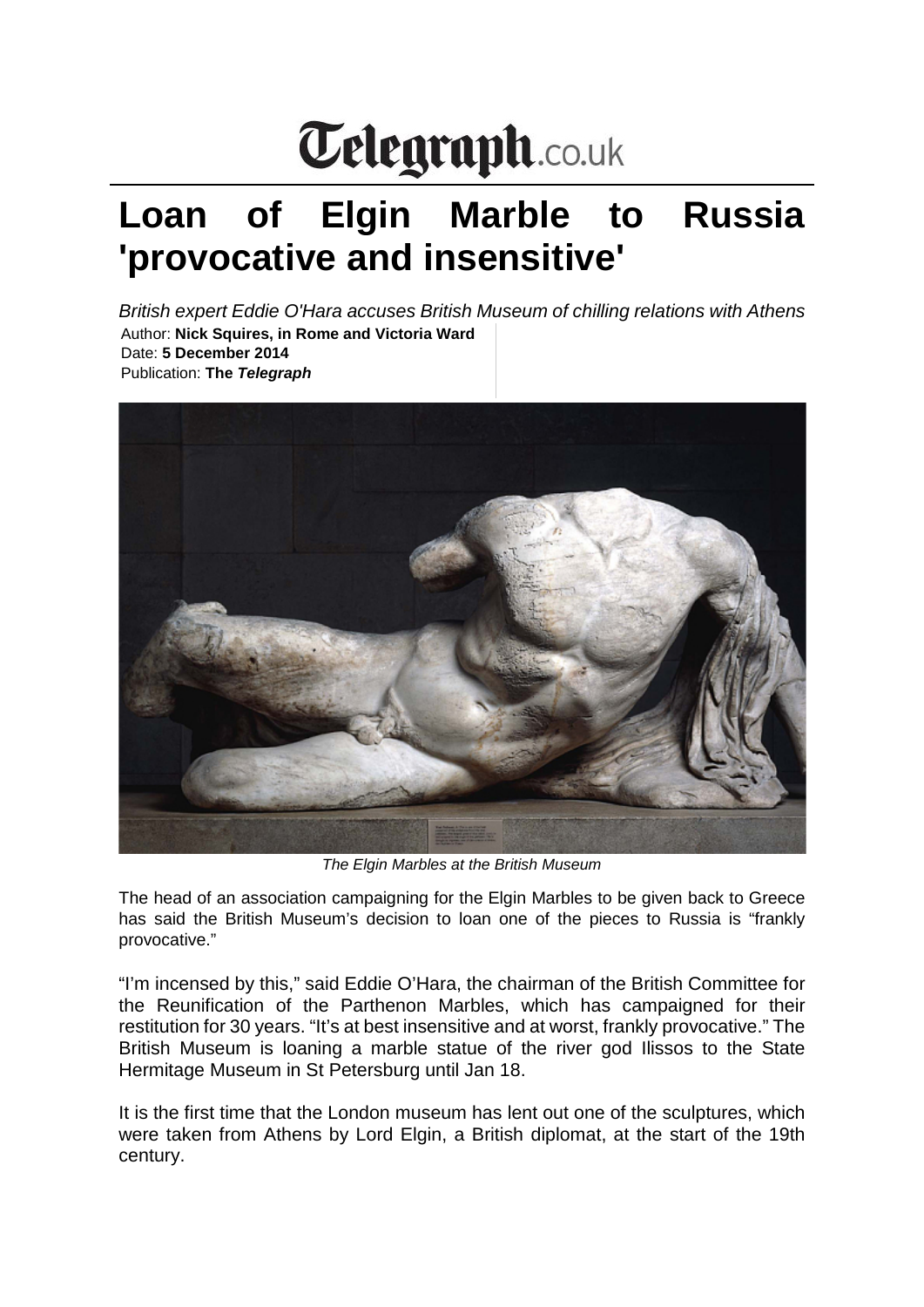Greece has been demanding the return of the sculptures and friezes for decades, and has enlisted the help of a British legal team, led by Geoffrey Robertson QC and Amal Clooney, the new wife of George Clooney, to press its claim more forcefully.

They visited Athens in October, touring the Acropolis Museum and holding talks with the Greek government about initiating a possible legal fight.

"The British Museum says the loan to St Petersburg will help un-chill relations with Russia, but at the same time they are chilling relations with Athens," Mr O'Hara, a former Labour MP for Knowsley South in Merseyside, told The Telegraph. "I'm sure there are plenty of Russian artefacts in the British Museum that they could have leant to St Petersburg."

"The timing is very provocative. Last year Unesco asked the British government and the British Museum to submit the issue to mediation. They received no response. Last month Unesco asked them once again to respond. Again, there has been no response. Instead the British Museum has decided to loan one of the sculptures to the Russians. It's provocative and downright rude." The headless marble statue is one of a number of similar items that once decorated the Parthenon, the temple which crowns the Acropolis, the rugged, sheer-sided redoubt that looms over Athens.

The British Museum said it would be difficult to make a similar loan to the Acropolis Museum because the Greeks have always indicated that they would not be prepared to give the artefacts back.

The campaign to have the marbles given back to the Greeks would continue, said Mr O'Hara. "The artistic integrity of the Parthenon is compromised under the current situation," he said. "They should be seen in their proper setting."

The chairman of the Marbles Reunited campaign, Liberal Democrat MP Andrew George, said the trustees were wrong to snub the Greek request for the return of the sculptures and to lend them instead "to a country which has backed rebels who kill British citizens". "Neil MacGregor justifies his decision by claiming that these sculptures should be 'shared and enjoyed by as many people...as possible'. But these sculptures have not been 'shared and enjoyed' by the Greeks for over 200 years, since they were purloined in a dodgy deal by Lord Elgin during a period when Greece was occupied by the Ottomans," he said. "I sense that the British Museum's grip on the sculptures is weakening.

If Britain did the decent and gracious thing and returned the sculptures, the Greeks have made clear that they would willingly loan many other Greek artefacts and great works to Britain so that they could be 'shared and enjoyed by as many people...as possible'." Conversely, historian Dominic Selwood said he thought the loan of Ilissos to Russia was "marvellous" and proof that the marbles were world class artefacts that could be displayed and appreciated anywhere. "The British Museum exists to share knowledge and to share these wonderful things," he said.